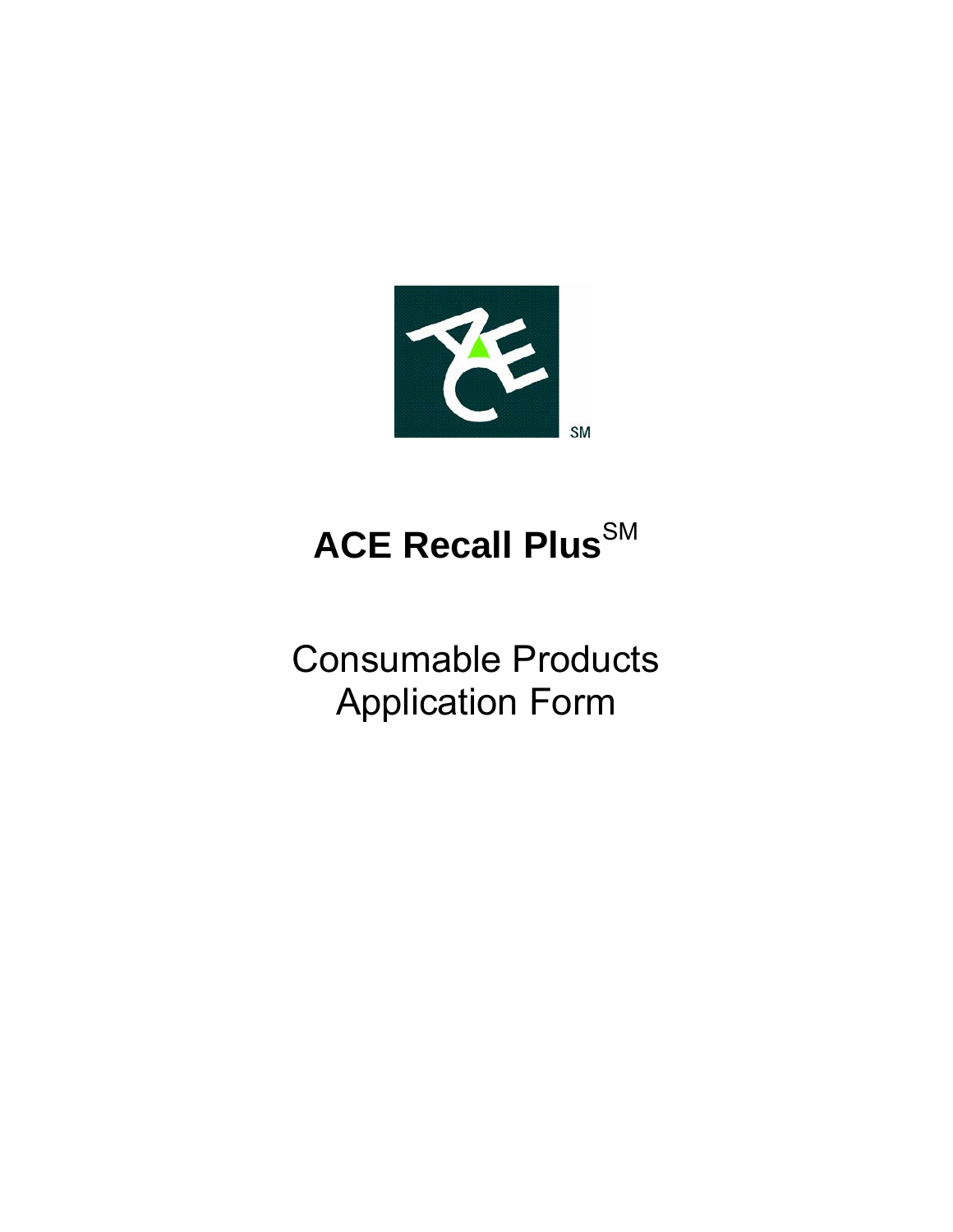

Please answer the following questions to provide ACE with the information necessary to properly evaluate your product recall insurance. This information is not only vital for evaluating your exposure; it will also provide ACE with an accurate profile of your company so that we can be an informed partner in this program:

- All questions must be answered completely if you need more space please continue on a separate sheet of paper and indicate question number.
- Please provide a copy of the following Documents (if applicable):
	- o Recall Plan
	- o HACCP Plan
	- o Quality Control / Assurance Plan, including SSOPs and GMPs
	- o Six Sigma Protocols
	- o Lean Manufacturing Protocols
	- o Corrective Action Protocols
	- o Crisis Management Plan
	- o Financial Statement
- This application must be signed and dated by an officer of the company

#### **APPLICANT'S DETAILS**

| 1. Name and Address of Applicant:<br>(please attach list of subsidiaries, if applicable under this policy) |                                                                                                                                                                                                                                                                                                                     |                                                                                                                       |          |  |  |
|------------------------------------------------------------------------------------------------------------|---------------------------------------------------------------------------------------------------------------------------------------------------------------------------------------------------------------------------------------------------------------------------------------------------------------------|-----------------------------------------------------------------------------------------------------------------------|----------|--|--|
|                                                                                                            | <b>Street Address</b>                                                                                                                                                                                                                                                                                               |                                                                                                                       |          |  |  |
|                                                                                                            | City                                                                                                                                                                                                                                                                                                                | State                                                                                                                 | ZIP Code |  |  |
| 2.                                                                                                         | Main Contact Name: _____________________________Main Contact Phone: _____________                                                                                                                                                                                                                                   |                                                                                                                       |          |  |  |
| 3.                                                                                                         | Website:                                                                                                                                                                                                                                                                                                            |                                                                                                                       |          |  |  |
| 4.                                                                                                         | Date first established:                                                                                                                                                                                                                                                                                             | <u> 1989 - Jan Barnett, mars et al. 1989 - Anna anno 1989 - Anna ann an t-Anna ann an t-Anna ann an t-Anna ann an</u> |          |  |  |
| 5.                                                                                                         | Prior Experience in this business under any other name: $\Box$ Yes<br>No                                                                                                                                                                                                                                            |                                                                                                                       |          |  |  |
|                                                                                                            | If yes, please provide name of business:                                                                                                                                                                                                                                                                            |                                                                                                                       |          |  |  |
|                                                                                                            | 6. Type of Operations:   Manufacturer  Co-packer   Packaging   Bottler   Importer<br>Wholesaler   Retailer   Distributor   Supplier of Ingredients   Other   Lucase   Content   Content   Content   Content   Content   Content   Content   Content   Content   Content   Content   Content   Content   Content   C |                                                                                                                       |          |  |  |
| $7_{\scriptscriptstyle{\sim}}$                                                                             | Type of Products: Nuts / Snacks Vegetables Fruits Dairy Meat/Poultry Fish /<br>Bakery Beverage Soup Sauces Other Charles Bakery<br>Seafood                                                                                                                                                                          |                                                                                                                       |          |  |  |
| 8.                                                                                                         | Total Number of Plants/Facilities:<br>Home Country = $\sqrt{2\pi}$                                                                                                                                                                                                                                                  | Elsewhere = $\frac{1}{2}$                                                                                             |          |  |  |
|                                                                                                            | 9. Total Number of Employees:<br>Home Country = $\sqrt{2\pi i}$                                                                                                                                                                                                                                                     | Elsewhere = $\frac{1}{2}$                                                                                             |          |  |  |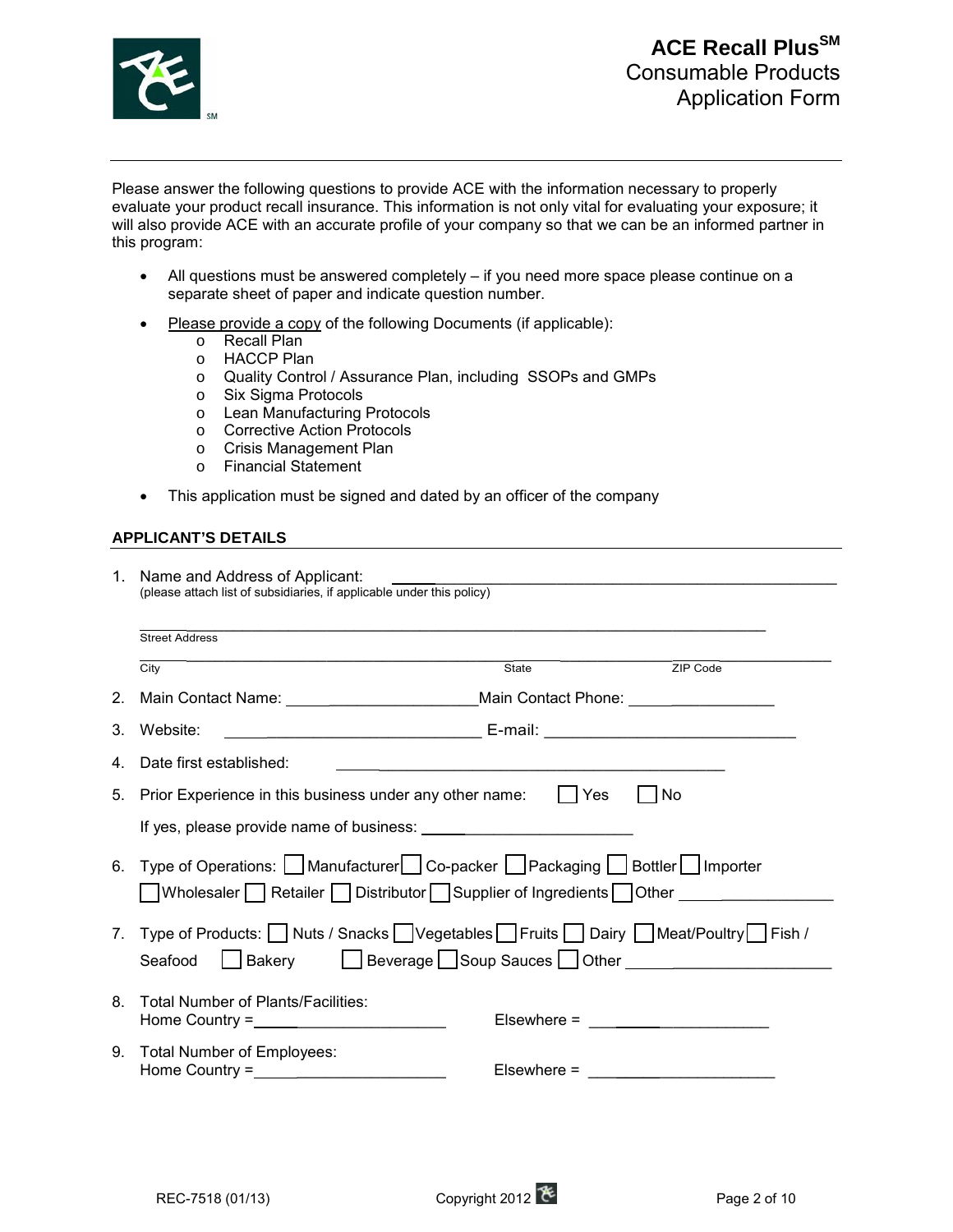

#### **SALES INFORMATION**

10. Please list the sales figures for the upcoming year, the current year, and the prior 3 years and indicate the approximate percentage of sales per country:

| Year | <b>Total Sales</b> | USA $(%)$ | Canada (%) | Europe (%) | Other $(\%)$ |
|------|--------------------|-----------|------------|------------|--------------|
|      | \$                 | $\%$      | $\%$       | %          | %            |
|      | \$                 | $\%$      | $\%$       | $\%$       | $\%$         |
|      | \$                 | $\%$      | $\%$       | $\%$       | %            |
|      | \$                 | $\%$      | $\%$       | $\%$       | $\%$         |
|      | \$                 | $\%$      | %          | $\%$       | $\%$         |

11. Please complete the following information for the top 3 plants / facilities:

|           | Address | <b>Total Sales</b> | Products | Production<br>Lines | Daily output<br>$in$ \$ |
|-----------|---------|--------------------|----------|---------------------|-------------------------|
| Plant I   |         | \$                 |          |                     | \$                      |
| Plant II  |         | \$                 |          |                     | \$                      |
| Plant III |         | \$                 |          |                     | \$                      |

12. Please comment on any spare production line or capacity as it relates to the top 3 plants / facilities listed above:

 $\overline{\phantom{a}}$  , and the set of the set of the set of the set of the set of the set of the set of the set of the set of the set of the set of the set of the set of the set of the set of the set of the set of the set of the s

13. Please complete the following information for the top 3 products or if coverage is contract specific, please list products to which this insurance is to apply:

|             | Product<br>Name/Type | <b>Total Sales</b> | Average batch<br>size in \$ | Largest batch<br>size in \$ | Daily output<br>$in$ \$ |
|-------------|----------------------|--------------------|-----------------------------|-----------------------------|-------------------------|
| Product I   |                      | \$                 | \$                          | \$                          | \$                      |
| Product II  |                      | S                  | \$                          | \$                          | \$                      |
| Product III |                      | S                  | \$                          | \$                          | \$                      |

14. Is coverage Contract or Product Specific? 
No intervalse and the set of the No intervalse in the No intervalse in the No intervalse in the No intervalse in the No intervalse in the No intervalse in the No intervalse in (If yes, please provide a copy of the contract)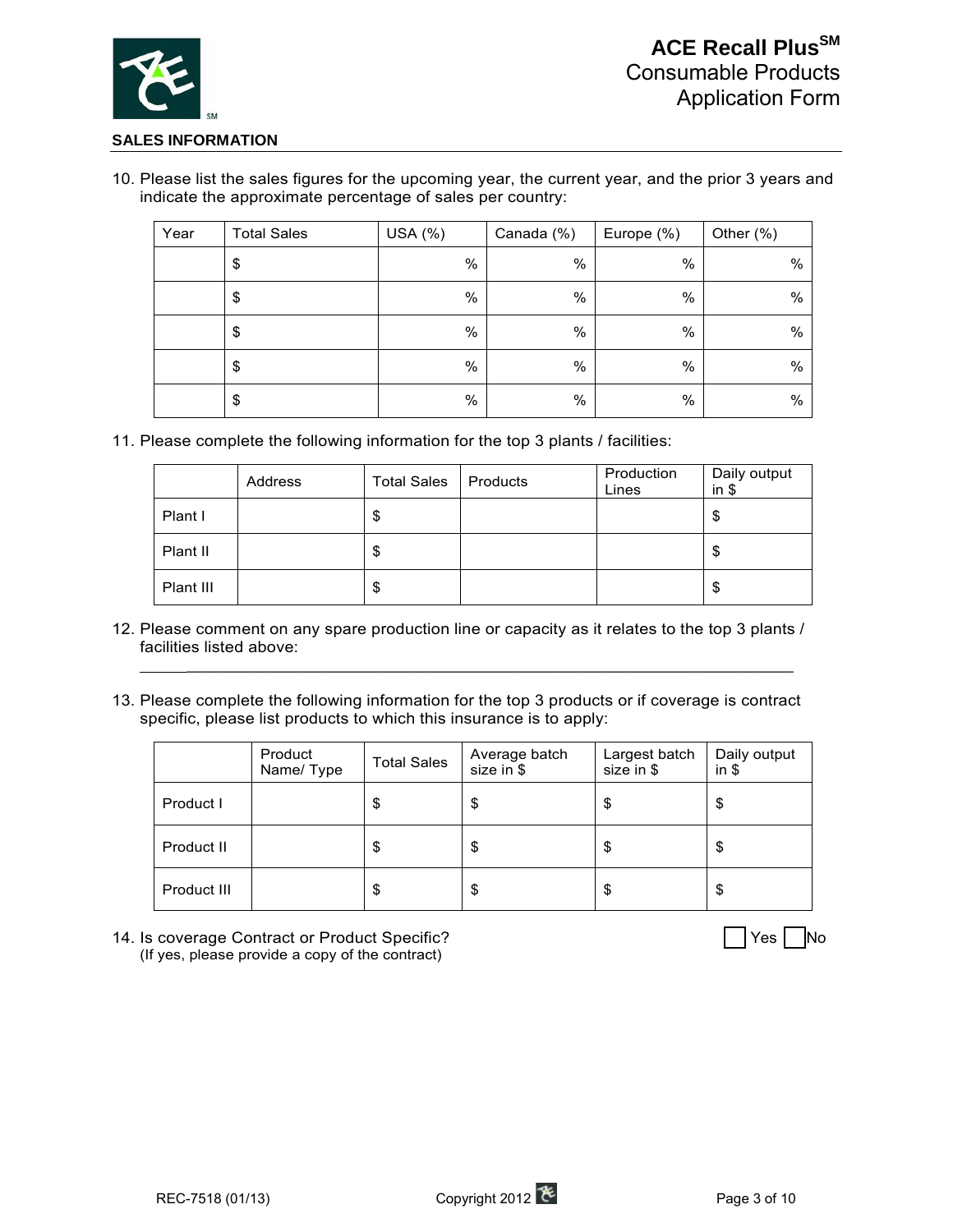

#### **PRODUCT INFORMATION**

15. Please list your top 5 customers by percentage of sales. Please classify the customer (wholesale, retail, manufacturing, broker or other):

| Customer | % of Applicants Sales | Type of Customer |
|----------|-----------------------|------------------|
|          | $\%$                  |                  |
|          | %                     |                  |
|          | %                     |                  |
|          | %                     |                  |
|          | %                     |                  |

16. Please list the estimated total sales (in percentage) by:

| Wholesale<br>Retail |   | Manufacturing | <b>Broker</b> | Other |
|---------------------|---|---------------|---------------|-------|
| $\%$                | % | %             | %             | $\%$  |

17. Please provide percentage of branded (product manufactured for others with their name), non-branded (products with no name) and/or own label products (with applicants name or brand):

| <b>Branded</b> | Non-Branded | Own Label |
|----------------|-------------|-----------|
| %              | %           | %         |

- 18. What percentage of your products are manufactured by outside vendors?  $\%$
- 19. What percentage of your products become a component part / ingredient? \_\_\_\_\_\_\_%
- 20. Please advise how products are packed (e.g. canned, quality seals, vacuum packed, glass, cellophane, paper, cardboard, other (please specify) and whether packing is done in house or by 3<sup>rd</sup> party.

| Product | Type of Packaging | In-House or 3 <sup>rd</sup> Party |
|---------|-------------------|-----------------------------------|
|         |                   |                                   |
|         |                   |                                   |
|         |                   |                                   |

- 21. What is the average shelf life of your products (as a percentage of total sales)? Less than a week:  $\frac{96}{20}$  One week to one month:  $\frac{96}{20}$  One week to one month:  $\frac{96}{20}$ One month to six months:  $\frac{96}{200}$  More than six months:
- 22. Please indicate whether any of your products contain allergens, genetically modified ingredients or any nutritional boosters and whether your labeling specifies these ingredients:  $\frac{1}{2}$  ,  $\frac{1}{2}$  ,  $\frac{1}{2}$  ,  $\frac{1}{2}$  ,  $\frac{1}{2}$  ,  $\frac{1}{2}$  ,  $\frac{1}{2}$  ,  $\frac{1}{2}$  ,  $\frac{1}{2}$  ,  $\frac{1}{2}$  ,  $\frac{1}{2}$  ,  $\frac{1}{2}$  ,  $\frac{1}{2}$  ,  $\frac{1}{2}$  ,  $\frac{1}{2}$  ,  $\frac{1}{2}$  ,  $\frac{1}{2}$  ,  $\frac{1}{2}$  ,  $\frac{1$
- 23. Please indicate any new products that have commenced production or have entered the public stream of commerce within the last 12 months:

 $\overline{\phantom{a}}$  ,  $\overline{\phantom{a}}$  ,  $\overline{\phantom{a}}$  ,  $\overline{\phantom{a}}$  ,  $\overline{\phantom{a}}$  ,  $\overline{\phantom{a}}$  ,  $\overline{\phantom{a}}$  ,  $\overline{\phantom{a}}$  ,  $\overline{\phantom{a}}$  ,  $\overline{\phantom{a}}$  ,  $\overline{\phantom{a}}$  ,  $\overline{\phantom{a}}$  ,  $\overline{\phantom{a}}$  ,  $\overline{\phantom{a}}$  ,  $\overline{\phantom{a}}$  ,  $\overline{\phantom{a}}$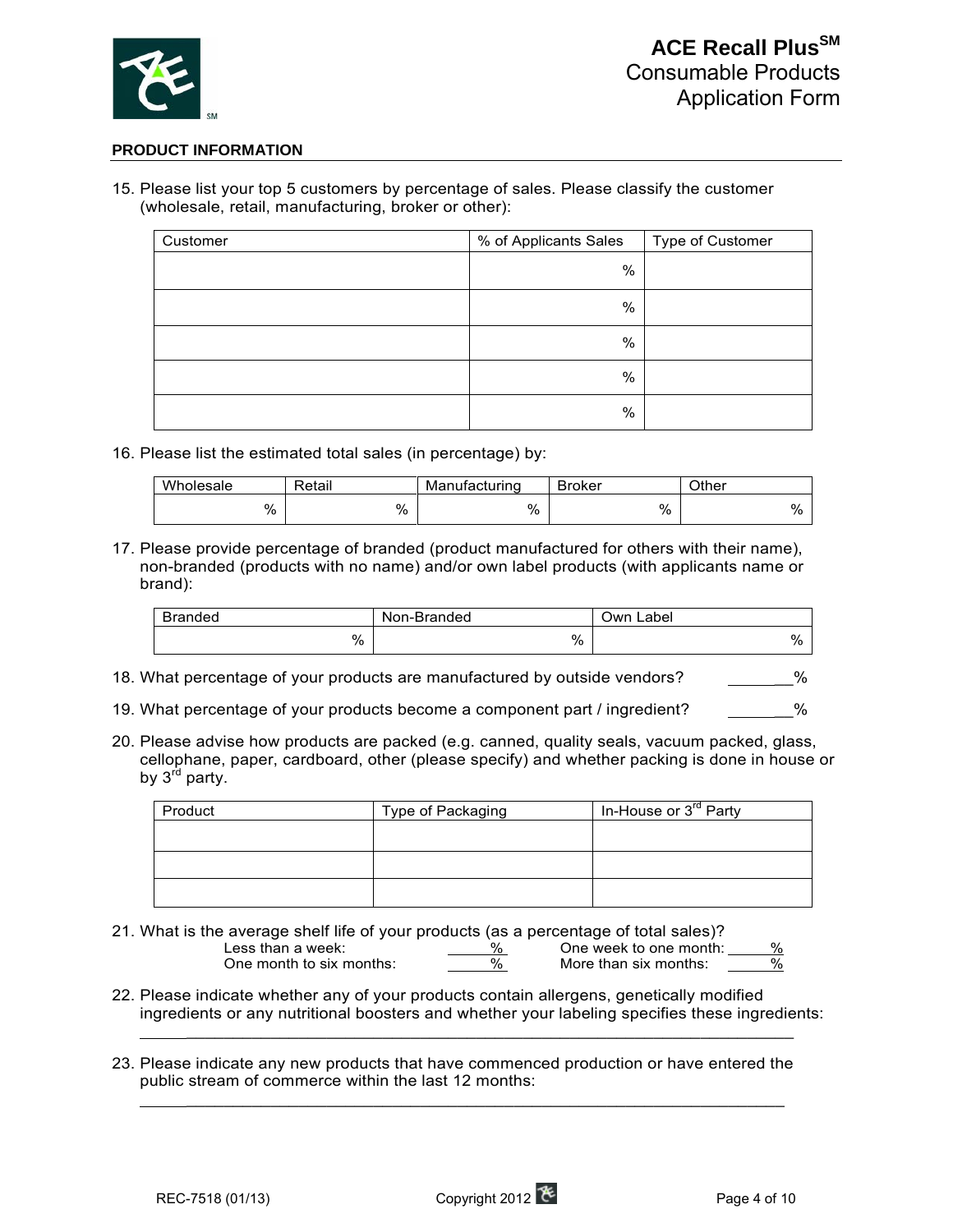

## **ACE Recall Plus<sup>SM</sup>** Consumable Products Application Form

#### **SUPPLIER INFORMATION**

24. Please indicate the estimated number of suppliers:

25. Please indicate the average length of contractual relationship with key suppliers:

26. Please indicate how many of your suppliers are domestic and how many are foreign:

Domestic =  $\frac{1}{2}$  Foreign =

27. Please complete in respect of your top 5 suppliers and then all other, per below:

| <b>Suppliers Name</b> | Domestic or<br>Foreign | Product(s) | % ingredient of<br>product? |
|-----------------------|------------------------|------------|-----------------------------|
|                       |                        |            | $\%$                        |
|                       |                        |            | $\%$                        |
|                       |                        |            | $\%$                        |
|                       |                        |            | $\%$                        |
|                       |                        |            | %                           |

| 28. Do you have a process change protocol in place with all of your suppliers?<br>(if yes, please provide a copy)                                                                 | Yes <br>No               |
|-----------------------------------------------------------------------------------------------------------------------------------------------------------------------------------|--------------------------|
| 29. Do you have a Vendor Approval Program in place?<br>(if yes, please provide a copy)                                                                                            | $Yes \mid \text{No}$     |
| 30. Do you audit your third party suppliers?<br>(if yes, please provide copies of last audits for top 5 suppliers)                                                                | Yes   No                 |
| 31. Do you have contracts in place with all of your suppliers?<br>(if yes, please provide a sample copy)                                                                          | Yes   No                 |
| 32. Do you have rights of subrogation against all your suppliers?<br>(please provide sample copy of contract with suppliers)                                                      | No⊃∏ Yes                 |
| 33. Do you require your suppliers to carry Product Recall Insurance?<br>If yes, what limits are they required to purchase?<br>What coverage are they required to purchase? ______ | $Yes \nightharpoonup$ No |
| 34. Do you require your suppliers to carry Product Liability Insurance?<br>If yes, what limits are they required to buy? \$                                                       | Yes  No                  |
| 35. Do you require them to add your company as additional insured?                                                                                                                | No<br>Yes l              |

36. What percentage of your foreign suppliers and/or manufacturers:

|                                                  | Suppliers % | Manufacturers % | If ves.    |
|--------------------------------------------------|-------------|-----------------|------------|
| a) Carry U.S. Products Liability<br>Coverage     | %           | %               | Limits: \$ |
| b) Have Vendors Liability<br>Insurance coverage? | $\%$        | %               | Limits: \$ |
| c) Operate a U.S domiciled<br>location           | $\%$        | %               | Location:  |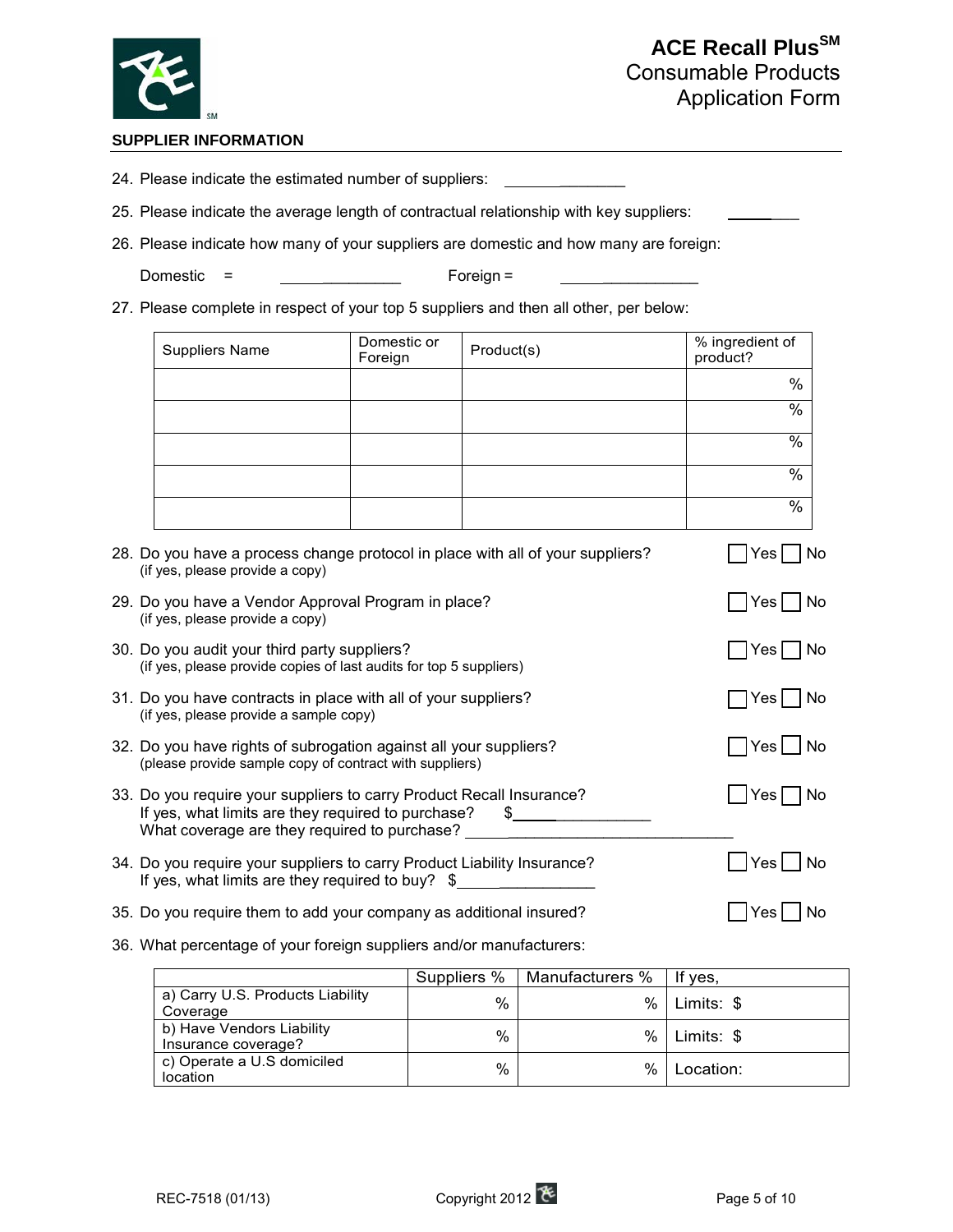

### **QUALITY CONTROL & TESTING**

| 37. Do you have a Quality Assurance Plan in place (if yes, please provide copy)?                                                                                                                                                                                                                                                                                                       | No<br>lYes                                                                                             |
|----------------------------------------------------------------------------------------------------------------------------------------------------------------------------------------------------------------------------------------------------------------------------------------------------------------------------------------------------------------------------------------|--------------------------------------------------------------------------------------------------------|
| 38. Do you have a HACCP (Hazard Analysis Critical Control Point) Plan in place?<br>(if yes, please provide copy)                                                                                                                                                                                                                                                                       | Yes <br><b>No</b>                                                                                      |
| 39. Do you have any SSOPs (Sanitation Standard Operating Procedures)<br>or GMP's (Good Manufacturing Practices) in place? (please provide copy)                                                                                                                                                                                                                                        | No<br> Yes                                                                                             |
| 40. Do you have the following Quality Control practices in place? (if yes, please provide copy)<br>a. Six Sigma protocols?<br>Lean manufacturing?<br>b.<br>Preventative maintenance?<br>c.<br>Predictive maintenance?<br>d.<br>Hold period before shipping?<br>е.<br>"Positive release" procedure?<br>f.<br>Incoming quarantine process?<br>g.<br>First In - First Out protocol?<br>h. | Yes<br>No.<br>Yes<br>No<br>Yes<br>No<br>Yes<br>No<br>Yes<br>No<br>Yes<br>No<br>Yes<br>No.<br>Yes<br>No |
| 41. Is there a Quality Assurance Department?                                                                                                                                                                                                                                                                                                                                           | No<br>Yes                                                                                              |
| 42. Do you have a testing program at critical control points on the following:<br>Incoming material (incl. packaging and labels)<br>Yes<br>Ť.<br>Manufacturing / Processing<br>Yes<br>ii.<br>End product (incl. packaging and labels)<br>Yes<br>Ш.                                                                                                                                     | No<br>No<br>No                                                                                         |
| 43. Do you have procedures for new product validation?                                                                                                                                                                                                                                                                                                                                 | Yes<br>No                                                                                              |
| 44. What testing methods are used?<br>Microbiological<br> Visual<br>Metal Detectors<br>$ $ X-Ray<br>Chemical<br>$\Box$ Magnets                                                                                                                                                                                                                                                         | Physical                                                                                               |
| 45. Are separate production lines dedicated to different product types?                                                                                                                                                                                                                                                                                                                | No<br>Yes                                                                                              |
| 46. Do you have an extended run status in any of your production facilities?                                                                                                                                                                                                                                                                                                           | Yes <br>No                                                                                             |
| 47. How often do you:<br>Clean production lines?<br>b.                                                                                                                                                                                                                                                                                                                                 |                                                                                                        |
| Break down lines?<br>c.                                                                                                                                                                                                                                                                                                                                                                |                                                                                                        |
| Maintain product lines?<br>d.                                                                                                                                                                                                                                                                                                                                                          |                                                                                                        |
| <b>Between Lots</b><br>48. Do you clean between lots or on a scheduled basis?                                                                                                                                                                                                                                                                                                          | Scheduled                                                                                              |
| 49. Do you use internal and/or external testing laboratory?<br>Internal                                                                                                                                                                                                                                                                                                                | External                                                                                               |
| 50. Are labels inspected?                                                                                                                                                                                                                                                                                                                                                              | $Yes \n\bigcap No$                                                                                     |
| If yes, by whom:                                                                                                                                                                                                                                                                                                                                                                       |                                                                                                        |
| 51. Do warning labels meet applicable industry standards?                                                                                                                                                                                                                                                                                                                              | Yes<br>No                                                                                              |
| 52. Are Food Safety Audits performed by an accredited third party?                                                                                                                                                                                                                                                                                                                     | No<br>Yes                                                                                              |
| 53. Do all of your products, as insured under this policy, comply with all US/Europe food<br>regulations and/or local law in the country where sold?                                                                                                                                                                                                                                   | No<br>Yes                                                                                              |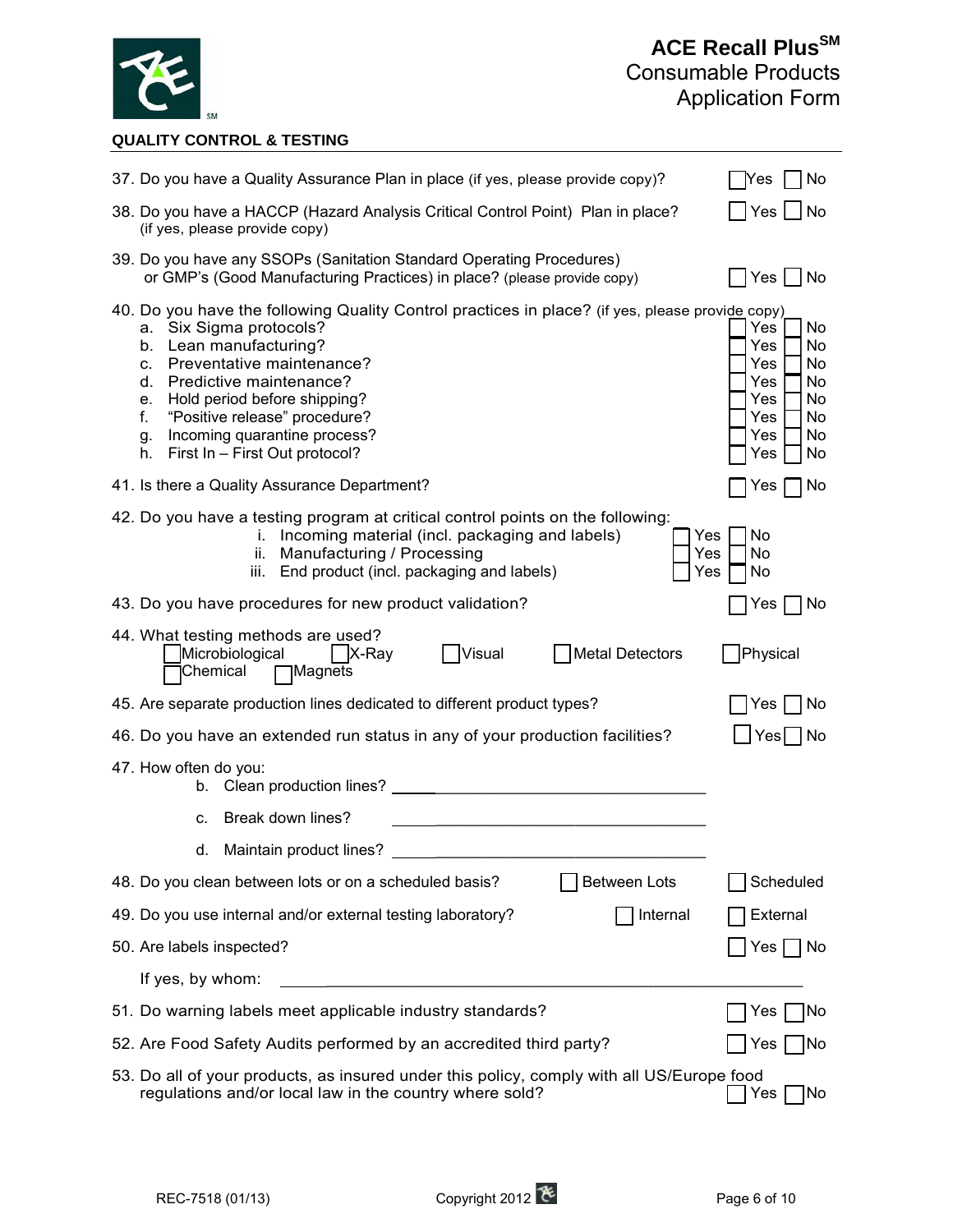

#### **PRODUCT SECURITY**

|                                                                                                        | 54. Do you collect and monitor customer complains?                                                                                                          |   |        |           | Yes   No                |   |
|--------------------------------------------------------------------------------------------------------|-------------------------------------------------------------------------------------------------------------------------------------------------------------|---|--------|-----------|-------------------------|---|
|                                                                                                        | 55. Has the company ever been a direct target of political, racial, environmental, or other extremist or<br>special interest groups?                        |   |        |           | Yes <sub>l</sub><br> No |   |
|                                                                                                        | If yes, please provide details:                                                                                                                             |   |        |           |                         |   |
|                                                                                                        | 56. Does the company import/export with volatile countries or undertake<br>activities which might make it a target of extremist or special interest groups? |   |        |           | Yes   No                |   |
|                                                                                                        | If yes, please provide details:                                                                                                                             |   |        |           |                         |   |
|                                                                                                        | 57. Does the company use or pay for animal testing of products?<br>Yes  <br>– I No                                                                          |   |        |           |                         |   |
|                                                                                                        | 58. Has the company experienced any strikes, riots, work stoppages<br>and/or plant closings in the last 3 years?                                            |   |        |           | Yes   No                |   |
| 59. Has the company been sued, or is currently being sued by, any<br>employees in the last 3 years?    |                                                                                                                                                             |   |        | Yes I INo |                         |   |
| <b>RECALL PREPAREDNESS &amp; TRACEABILITY</b>                                                          |                                                                                                                                                             |   |        |           |                         |   |
|                                                                                                        | 60. Does the company have a Recall Plan in place? (if yes, please provide copy)<br>Yes I<br>No.                                                             |   |        |           |                         |   |
| 61. Does your company have electronic issue identification<br>and escalation protocol in place?<br>No. |                                                                                                                                                             |   |        |           |                         |   |
|                                                                                                        | Yes                                                                                                                                                         |   |        |           |                         |   |
|                                                                                                        | 62. Does the company have a Crisis Management Plan in place?<br>Yes<br>– I No<br>(if yes, please provide copy)                                              |   |        |           |                         |   |
|                                                                                                        | Yes     No<br>63. Does the company have a batch coding system utilized?                                                                                     |   |        |           |                         |   |
| 64. What percentage of your products can the company identify by the following:                        |                                                                                                                                                             |   |        |           |                         |   |
|                                                                                                        | <b>Product Name:</b>                                                                                                                                        | % | Day:   | %         | Hour:                   | % |
|                                                                                                        | Batch:                                                                                                                                                      | % | Shift: | %         | Other:                  | % |

65. Is your traceability process electronic?  $\Box$  Yes  $\Box$  No

- 66. To what level can the company trace their products handled, manufactured or produced once they have left their care, custody and control? Please provide details:
- 67. Are records kept of all shipments?  $\Box$  Yes  $\Box$  No If yes, for how long: \_\_\_\_\_\_\_\_\_\_\_\_\_\_\_\_\_\_\_\_\_\_\_\_\_\_\_\_\_\_\_\_\_\_\_\_\_\_\_\_\_\_\_\_\_\_\_\_\_\_\_\_\_\_\_ 68. Who can initiate a product recall? 69. What is your estimate likely cost of recall? \_\_\_\_\_\_\_\_\_\_\_\_\_\_\_\_\_\_\_\_\_\_\_\_\_\_\_\_\_\_\_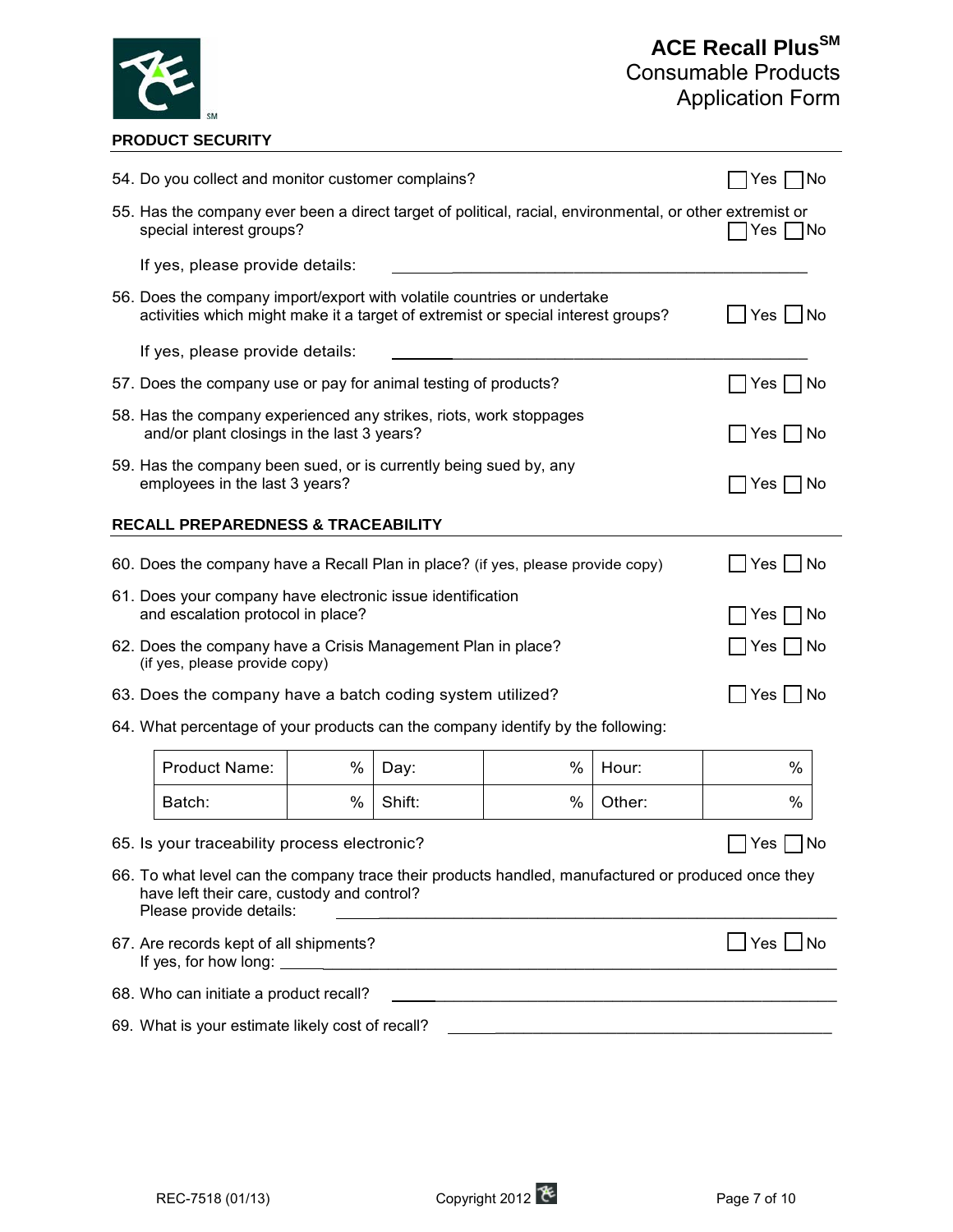

| 70. Have you, your premises, products or processes been the subject of recommendations or<br>complaints made by any regulatory body, internal or third party audit over the past 10 years?                                                                                                    | _l Yes └_l No      |
|-----------------------------------------------------------------------------------------------------------------------------------------------------------------------------------------------------------------------------------------------------------------------------------------------|--------------------|
| If yes, please provide details:                                                                                                                                                                                                                                                               |                    |
| 71. In the last 10 years have you withdrawn or recalled any products or have you been responsible for<br>the costs incurred by any third party arising from the withdrawal or recall of any products regardless<br>of any subrogation?<br>If yes, please complete a claims supplemental form. | $Yes \bigsqcup No$ |
| 72. Does the company know of any actual, threatened or suspected product tampering involving any of<br>the company's products during the past 10 years?<br>If yes, please provide details:                                                                                                    | Yes $\Box$ No      |
| 73. Does the company, its directors and officers have any knowledge of any current situation, fact or<br>circumstances which might lead to a claim under this policy?<br>If yes, please provide details:                                                                                      | Yes<br>  No        |
| 74. Do you maintain Product Liability Insurance?<br>If yes, what are the limits and deductibles / SIR?                                                                                                                                                                                        | l INo<br>Yes       |
| 75. Do you maintain E&O Insurance?<br>If yes, what are the limits and deductibles / SIR?                                                                                                                                                                                                      | Yes                |

Please continue on the next page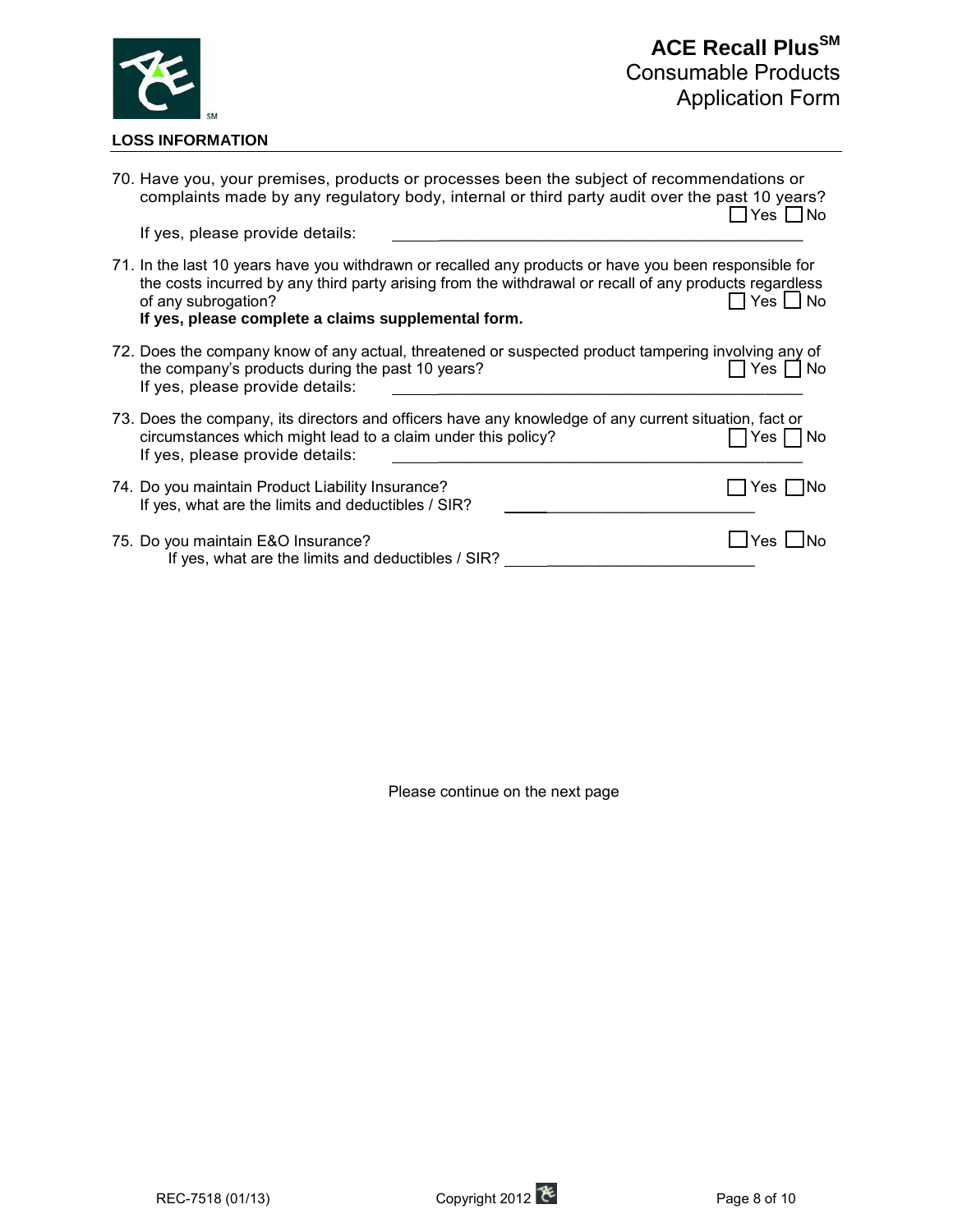

#### **LIMITS & SELF INSURED RETENTION**

| Limits of Insurance Requested:    | <b>Accidental Contamination</b> | $=$ \$ |
|-----------------------------------|---------------------------------|--------|
|                                   | <b>Malicious Tampering</b>      | $=$ \$ |
| Self-Insured Retention Requested: | <b>Accidental Contamination</b> | $=$ \$ |
|                                   | <b>Malicious Tampering</b>      | $=$ S  |

#### **COVERAGE**

Base coverage under this policy includes Recall Costs (incl. third party recall costs) and Consultant Costs.

Please indicate what additional elements of Loss you would like to have covered:

| Loss of Profit                         |  |                        |      |
|----------------------------------------|--|------------------------|------|
| <b>Rehabilitation Expenses</b>         |  | $\Box$ 25%   50%   75% | 100% |
| <b>Extra Expense</b>                   |  |                        |      |
| <b>Replacement Costs</b>               |  |                        |      |
| <b>Extortion Costs</b>                 |  |                        |      |
| <b>Customer Loss of Profit</b>         |  |                        |      |
| <b>Customer Rehabilitation Expense</b> |  |                        |      |
| <b>Customer Extra Expense</b>          |  |                        |      |
| Defense Costs                          |  |                        |      |
| Governmental Recall                    |  |                        |      |
| <b>Adverse Publicity</b>               |  |                        |      |
| 15 Month Claim Period                  |  |                        |      |
| 18 Month Claim Period                  |  |                        |      |
| Long Term Agreement                    |  |                        |      |
|                                        |  |                        |      |

#### **DECLARATIONS**

I declare that the statements and particulars in this application are true and that no material facts have been misstated or suppressed after enquiry. I agree that this application, together with any other information supplied shall form the basis of any contract of insurance effected thereon. I undertake to inform the Insurers of any material alteration to those facts occurring before completion of the contract of insurance. A material fact is one which would influence the acceptance or assessment of the risk.

I certify that I have read and understand the applicable fraud warning set forth below: **ANY PERSON WHO KNOWINGLY AND WITH INTENT TO DEFRAUD ANY INSURANCE COMPANY OR ANOTHER PERSON FILES AN APPLICATION FOR INSURANCE OR STATEMENT OF CLAIM CONTAINING ANY MATERIALLY FALSE INFORMATION, OR CONCEALS FOR THE PURPOSE OF MISLEADING INFORMATION CONCERNING ANY FACT MATERIAL THERETO, COMMITS A FRAUDULENT INSURANCE ACT, WHICH IS A CRIME AND SUBJECTS THE PERSON TO CRIMINAL AND [NY: SUBSTANTIAL] CIVIL PENALTIES. (Not applicable in CO, DC, FL, HI, MA, MD, NE, OH, OK, OR, VT or WA- see Additional Fraud Notices attached hereto for these States). INSURANCE BENEFITS MAY ALSO BE DENIED.** 

| $\sim$<br>Signature:<br>ັ | Dale. |  |  |
|---------------------------|-------|--|--|
|                           |       |  |  |

Position: